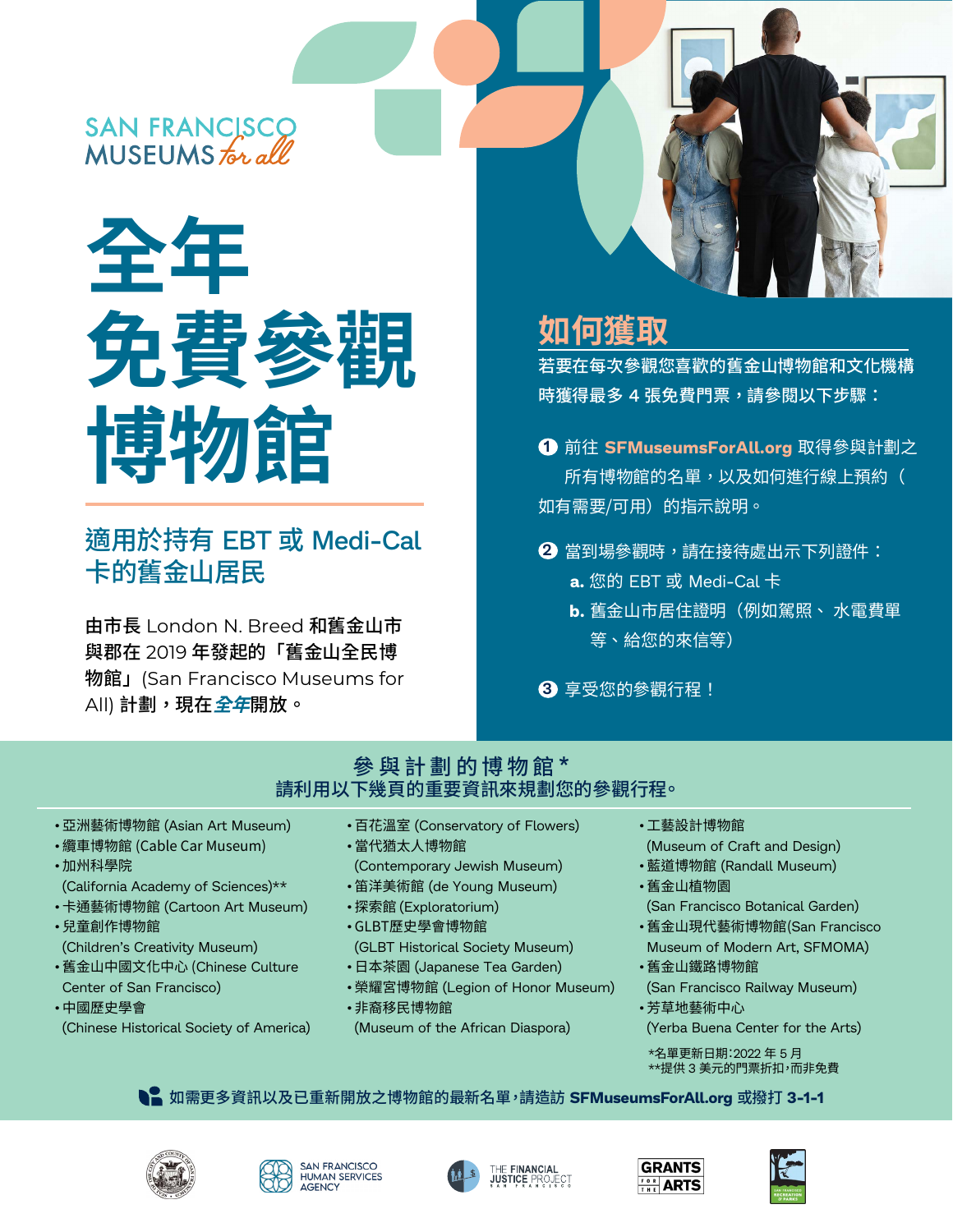## SAN FRANCISCO MUSEUMS for all



#### 亞洲藝術博物館

(Asian Art Museum) 200 Larkin St. San Francisco, CA 94102

#### **開放時間:**

週四:下午1點至晚上8點 週五-週一:上午10點至下午5點 週二-週三:休館

(415) 581-3500 洽詢電郵:[visit@asianart.org](mailto:visit%40asianart.org?subject=)

**門票:**免費 **現場購票進場:**有 **預先購票選項:**無 **專用停車場:**無 遊客常見問題集

[www.asianart.org](http://www.asianart.org)

#### 卡通藝術博物館

(Cartoon Art Museum) 781 Beach Street San Francisco, CA 94109

#### **開放時間:**

每日上午11點至下午5點(週三除外) 休館日:元旦當天 復活節週日、獨立紀念日 (7月4日)、感恩節、聖誕節

(415) 227-8666 洽詢電郵:[office@cartoonart.org](mailto:office%40cartoonart.org%20?subject=)

**門票:**免費 **現場購票進場:**有 **預先購票選項:**無 **專用停車場:**無 遊客常見問題集

[www.cartoonart.org](http://www.cartoonart.org)

#### 笛洋美術館 de Young Museum 50 Hagiwara Tea Garden Drive San Francisco, CA 94118

**開放時間:** 週四-週日上午9:30至下午5:15

(415) 750-3636 洽詢電郵:[contact@famsf.org](mailto:contact%40famsf.org?subject=)

**門票:**免費 **現場購票進場:**有 **預先購票選項:**無 **專用停車場:**無 遊客常見問題集 [www.deyoung.famsf.org](http://www.deyoung.famsf.org)

#### 榮耀宮博物館

(Legion of Honor Museum) 100 34th Avenue San Francisco, CA 94121

**開放時間:** 週二-週日上午9:30至下午5:15

(415) 750-3600 洽詢電郵:[contact@famsf.org](mailto:contact@famsf.org)

**門票:**免費 **現場購票進場:**有 **預先購票選項:**無 **專用停車場:**無 遊客常見問題集 [www.legionofhonor.famsf.org](http://www.legionofhonor.famsf.org) 芳草地藝術中心 (Yerba Buena Center for the Arts) 701 Mission Street San Francisco, CA 94103

**開放時間:** 週四週六-週日中午12點至下午6點 週五下午2點至晚上8點 週一-週三休館

(415) 978-2700 洽詢電郵:[boxoffice@ybca.org](mailto:boxoffice%40ybca.org?subject=)

**門票:**免費 **現場購票進場:**有 **預先購票選項:**無 **專用停車場:**無 遊客常見問題集 [www.ybca.org](http://www.ybca.org)

舊金山現代藝術博物館 (San Francisco Museum of Modern Art (SFMOMA) 151 Third St. San Francisco, CA 94103

**開放時間:** 週一上午10點至下午5點 週二-週三休館 週四下午1點至晚上8點 週五-週日上午10點至下午5點

(415) 357-4000 洽詢電郵:[contact@famsf.org](mailto:contact@famsf.org)

**門票:**免費 **現場購票進場:**有 **預先購票選項:**無 **專用停車場:**有 遊客常見問題集 [www.sfmoma.org](http://www.sfmoma.org)



如需更多資訊以及已重新開放之博物館的最新名單,請造訪 **SFMuseumsForAll.org** 或撥打 **3-1-1**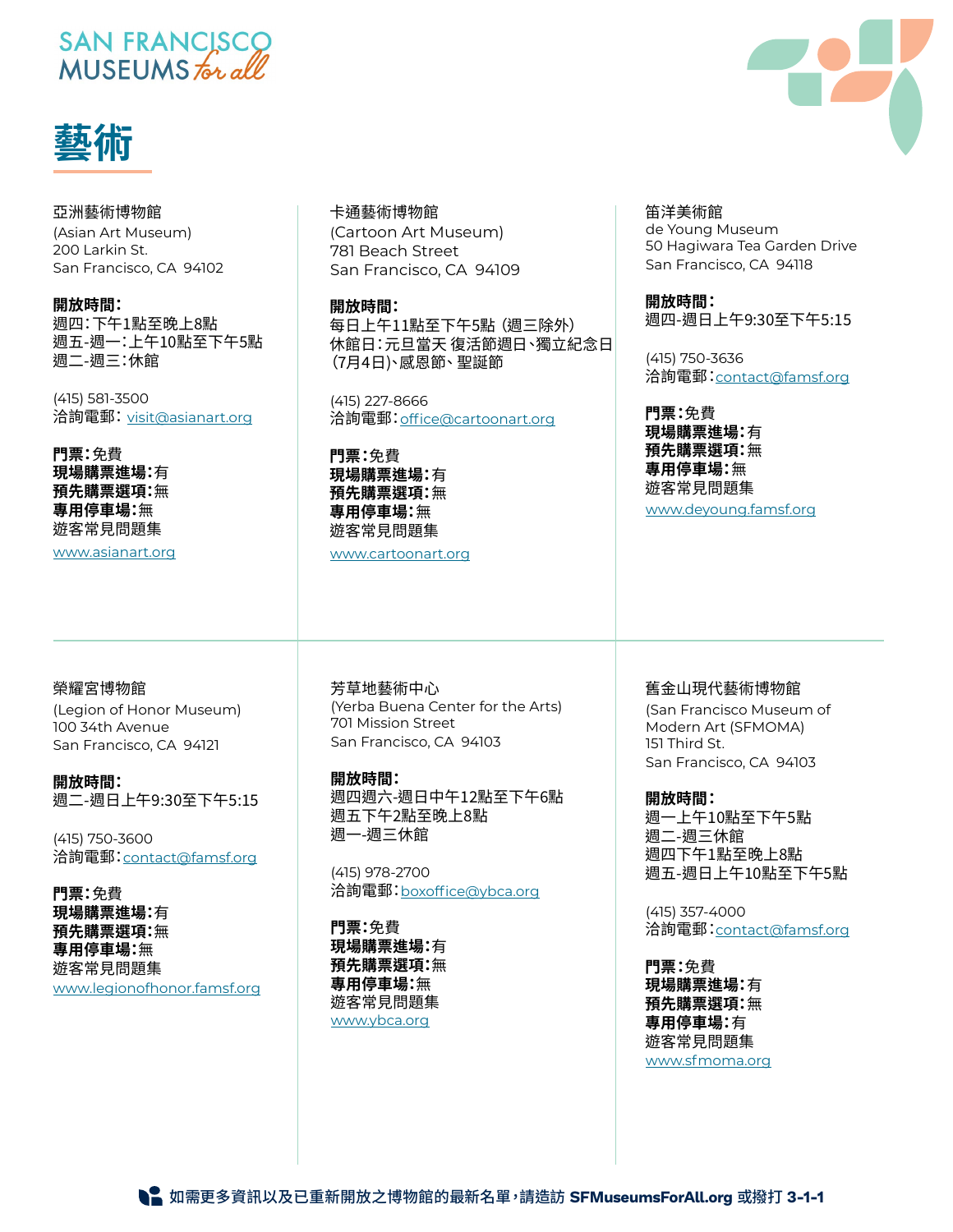## SAN FRANCISCO<br>MUSEUMS for all



#### 兒童創作博物館

(Children's Creativity Museum) 221 4th Street San Francisco, CA 94103

#### **開放時間:**

週四-週五(限一樓) 上午10點至中午12:30 週六-週日上午10點至下午4點 週一-週三休館

(415) 820-3320 洽詢電郵:[info@creativity.org](mailto:info%40creativity.org?subject=)

**門票:**免費 **現場購票進場:**有 **預先購票選項:**限會員 **專用停車場:**無 遊客常見問題集 [www.creativity.org](http://www.creativity.org )

#### 工藝設計博物館

(Museum of Craft and Design) 2569 Third Street San Francisco, CA 94107

#### **開放時間:**

週三-週六上午10點至下午5點 週日中午12點至下午4點 週一-週二休館 休館日:聖誕節、元旦前一天和 元旦當天、復活節、陣亡將士紀念日、 獨立紀念日(7月4日)、感恩節

(415) 773-0303 洽詢電郵:[info@sfmcd.org](mailto:info%40sfmcd.org?subject=)

**門票:**免費 **現場購票進場:**有 **預先購票選項:**限會員 **專用停車場:**無 遊客常見問題集 [www.sfmcd.org](http://www.sfmcd.org)

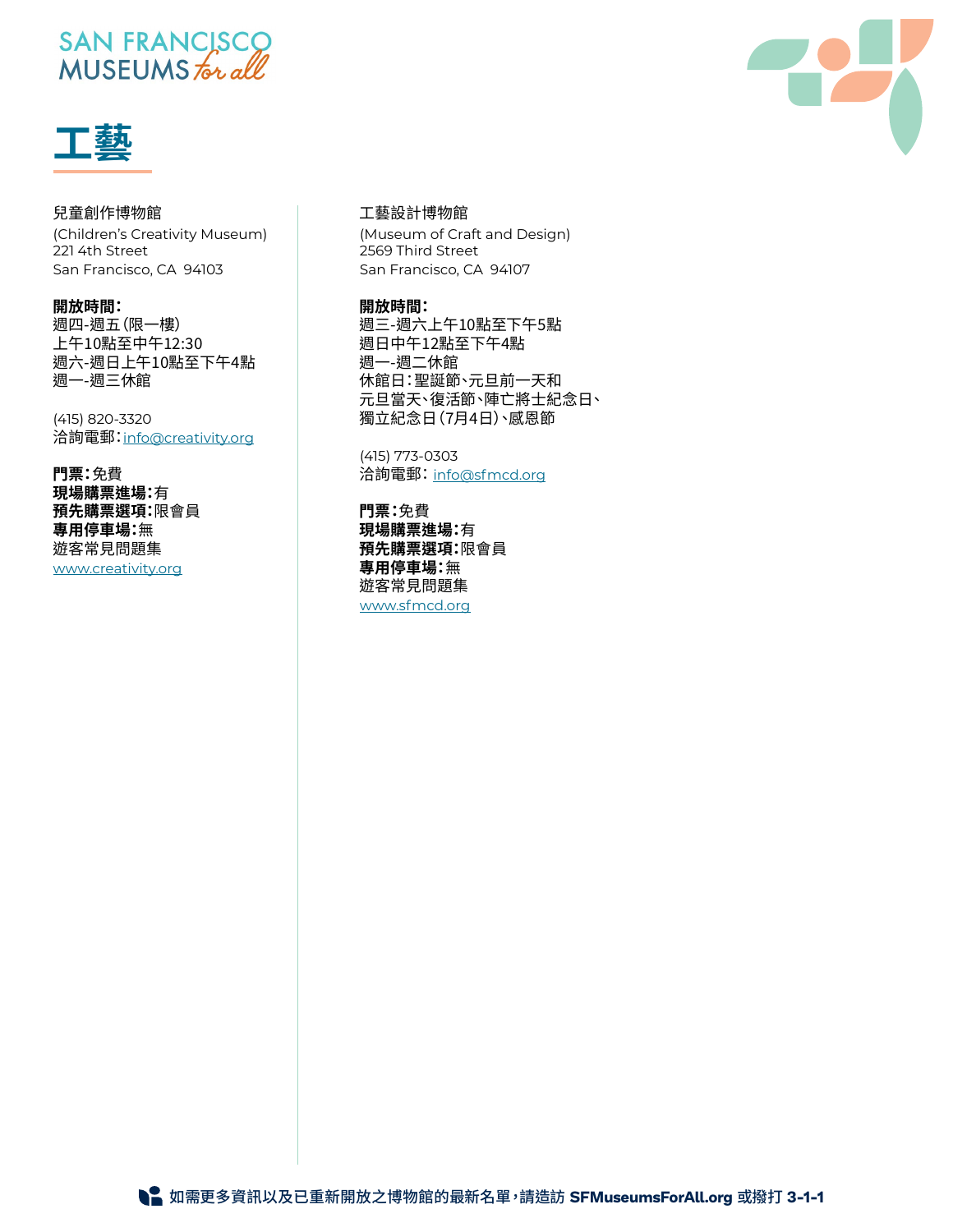## SAN FRANCISCO MUSEUMS for all



纜車博物館 (Cable Car Museum) 1201 Mason Street San Francisco, CA 94108

**開放時間:** 週二-週四上午10點至下午4點 週五-週日上午10點至下午5點 休館日:聖誕節、 元旦當天、 感恩節

(415) 474-1887

**門票:**免費 **現場購票進場:**有 **預先購票選項:**無 **專用停車場:**無 遊客常見問題集 [www.cablecarmuseum.org](http://www.cablecarmuseum.org)

當代猶太人博物館 (The Contemporary Jewish Museum) 736 Mission Street San Francisco, CA 94103

**開放時間:** 週四—週日上午11點至下午5點 休館日:元旦當天、 猶太逾越節(Passover)首日、 獨立紀念日、猶太新年 (Rosh Hashanah)、 贖罪日(Yom Kippur)、 聖誕節、 感恩節

(415) 655-7800 洽詢電郵:[info@thecjm.org](mailto:info%40thecjm.org?subject=)

**門票:**免費 **現場購票進場:**無 **預先購票選項:**有 **專用停車場:**無 遊客常見問題集 [www.thecjm.org](http://www.thecjm.org) 舊金山中國文化中心

Chinese Culture Center of San Francisco 750 Kearny Street, 3rd Floor San Francisco, CA 94108

**開放時間:** 週二-週六上午10點至下午4點

(415) 986-1882, ext. 025 洽詢電郵:[info@cccsf.us](mailto:info%40cccsf.us?subject=)

**門票:**免費 **現場購票進場:**有 **預先購票選項:** 有 **專用停車場:**無 遊客常見問題集 [www.cccsf.us](http://www.cccsf.us)

舊金山鐵路博物館 San Francisco Railway Museum 77 Steuart Street San Francisco, CA 94105

**開放時間:** 週二-週六中午12點至下午5點

(415) 956-0472 洽詢電郵:[info@streetcar.org](mailto:info%40streetcar.org?subject=)

**門票:**免費 **現場購票進場:**有 **預先購票選項:**無 **專用停車場:**無 遊客常見問題集

[www.streetcar.org](http://www.streetcar.org)

#### GLBT歷史學會博物館

GLBT Historical Society of America 4127 18th Street San Francisco, CA 94114

**開放時間:**

週一-週二休館 週三-週日上午11點至下午5點 休館日:陣亡將士紀念日、 聖誕節、 感恩節

(415) 777-5455 洽詢電郵: [tickets@glbthistory.org](mailto:tickets%40glbthistory.org%20?subject=)

**門票:**免費 **現場購票進場:**有 **預先購票選項:**有 **專用停車場:**無 遊客常見問題集 [www.glbthistory.org](http://www.glbthistory.org)

非裔移民博物館 Museum of the African Diaspora (MoAD) 685 Mission Street San Francisco, CA 94105

**開放時間:** 週三-週六上午11點至下午6點 週一-週二休館 休館日:聖誕節前一天和 聖誕節當天、元旦前一天和 元旦當天、陣亡將士紀念日、 獨立紀念日(7月4日)、 感恩節當天和 次日

(415) 750-3600 洽詢電郵:[contact@famsf.org](mailto:contact%40famsf.org?subject=)

**門票:**免費 **現場購票進場:**有 **預先購票選項:**無 **專用停車場:**無 遊客常見問題集 [www.moadsf.org](http://www.moadsf.org)